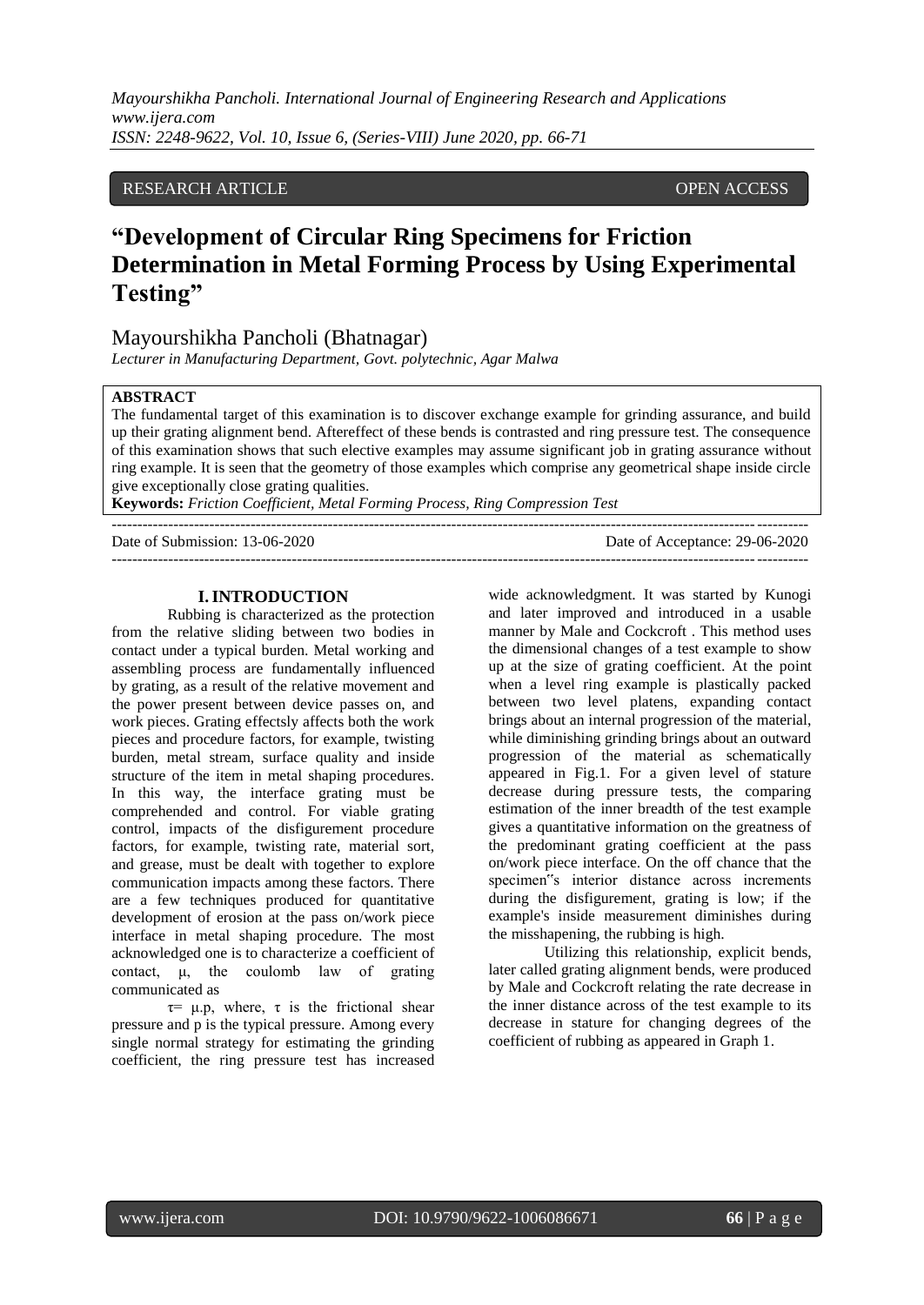

**Fig. 1 Effect of friction magnitude on metal flow during the ring compression test**

Male and Cockcroft"s standard ring geometry of 6:3:2 was utilized, and adjustment bends are framed to ring geometries. Each ring geometry; has its own particular arrangement of bends. The most widely recognized ring geometry is 6:3:2 where the primary number signifies the external measurement; and the subsequent number indicates the inner distance across while the last one is for stature of the ring. Lee built up a technique to discover the contact factor of the kick<br>the bucket/work piece interface for the the bucket/work piece interface for the manufacturing procedure without the requirement for estimation of the shape changes of the work piece. Utilizing the proposed model to anticipate the impact of bite the dust speed on the grating variable demonstrated that the rubbing factor diminishes when the kick the bucket speed was expanded. Bugini created FEM adjustment outline for ring upsetting at room temperature when managing strengthened Aluminum examples of various stature. The technique permits the development of the grinding coefficient influencing the plastic stream when Teflon films are mediated among kicks the bucket and examples. Hayhurst proposed another strategy of alignment, which uses two test piece geometries, specifically the strong tube shaped pressure test piece and the ring pressure test piece. It has been demonstrated that it is conceivable to infer the genuine pressure genuine stain bend for the work piece materials; and, to align the contact model. The geometrical changes of all test pieces deliberately estimated all through the tests, for a scope of four distinctive grating conditions, dry contact, ointment, lead metal and nylon, have been anticipated with acceptable precision utilizing the genuine pressure genuine strain constitutive models; the two boundary rubbing model, and the limited component investigation systems. Sofuoglu and Rasty address the reliance of the rubbing alignment bends acquired for the coefficient of contact, μ, on such factors as material properties, strain-rate affectability, and dashing.



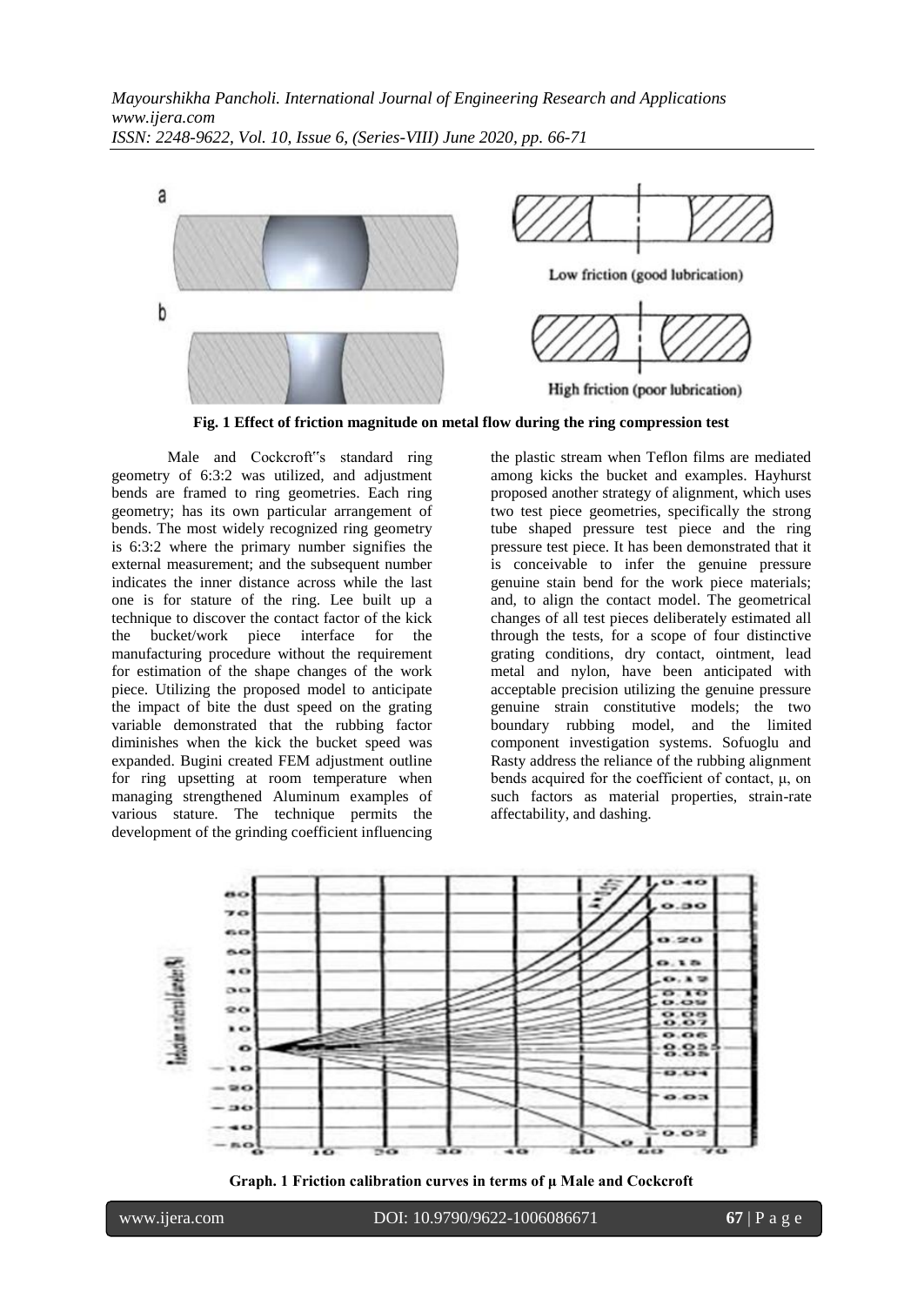Black and white plasticine as soft (nonmetallic) modeling materials and aluminum, copper, bronze and brass as metallic materials were used to conduct a number of ring compression tests. The necessary material parameters of plasticine for the finite element analysis were obtained from a series of the compression tests. It is observed that very few attempts have been made to generate friction calibration curve using other geometrical shape specimens. Detailed study on how the friction calibration on specimens behave during deformation and what type of deformation take place on the FE deformed mesh has not been conducted.

## **II. EXPERIMENTAL PROCEDURE**

In ring compression test, the geometry of ring specimen has proportion of outer diameter to inner diameter to height (OD : ID: Thickness) of 6 : 3 : 2.In this study of friction calibration curve by ring compression test using three specimens developed: The name of first specimen is circle in circle i.e. ring, the geometry of ring specimen has proportion of

OD : ID : Thickness. Dimensions of the specimen are 40 : 20 : 13.33. All dimensions in mm as shown in Fig.2



Compression test on the specimens are carried out using UTM, All the specimens are comp- ressed between 30% to 45%. Percentage of compression and load applied on the specimens are shown in Table.2.1

|  |  |  |  | Table.2.1 % of Compression and Load requirement on the specimen |  |  |
|--|--|--|--|-----------------------------------------------------------------|--|--|
|--|--|--|--|-----------------------------------------------------------------|--|--|

| S.No | Specimens                  | Load Applied<br>(KN | $%$ of<br>Compression |
|------|----------------------------|---------------------|-----------------------|
|      | Circle in Circle<br>(Ring) | 205                 | 36.72                 |

### **Specimen 1: Circle in Circle (Ring)**



**Fig. 2.3 (a) Specimen before and after compression**

## **III. RESULTS**

Values of coefficient of friction, nodal travel for different specimens and stress developed are given in Table.4.1 Using the experimental results and calibration curves, friction is determined for

different type of specimens. There are given in Table.4 and compared to ring test results.

### **3.1 RESULTS**

Nodal travel for different specimens and load requirement are given in Table 3.1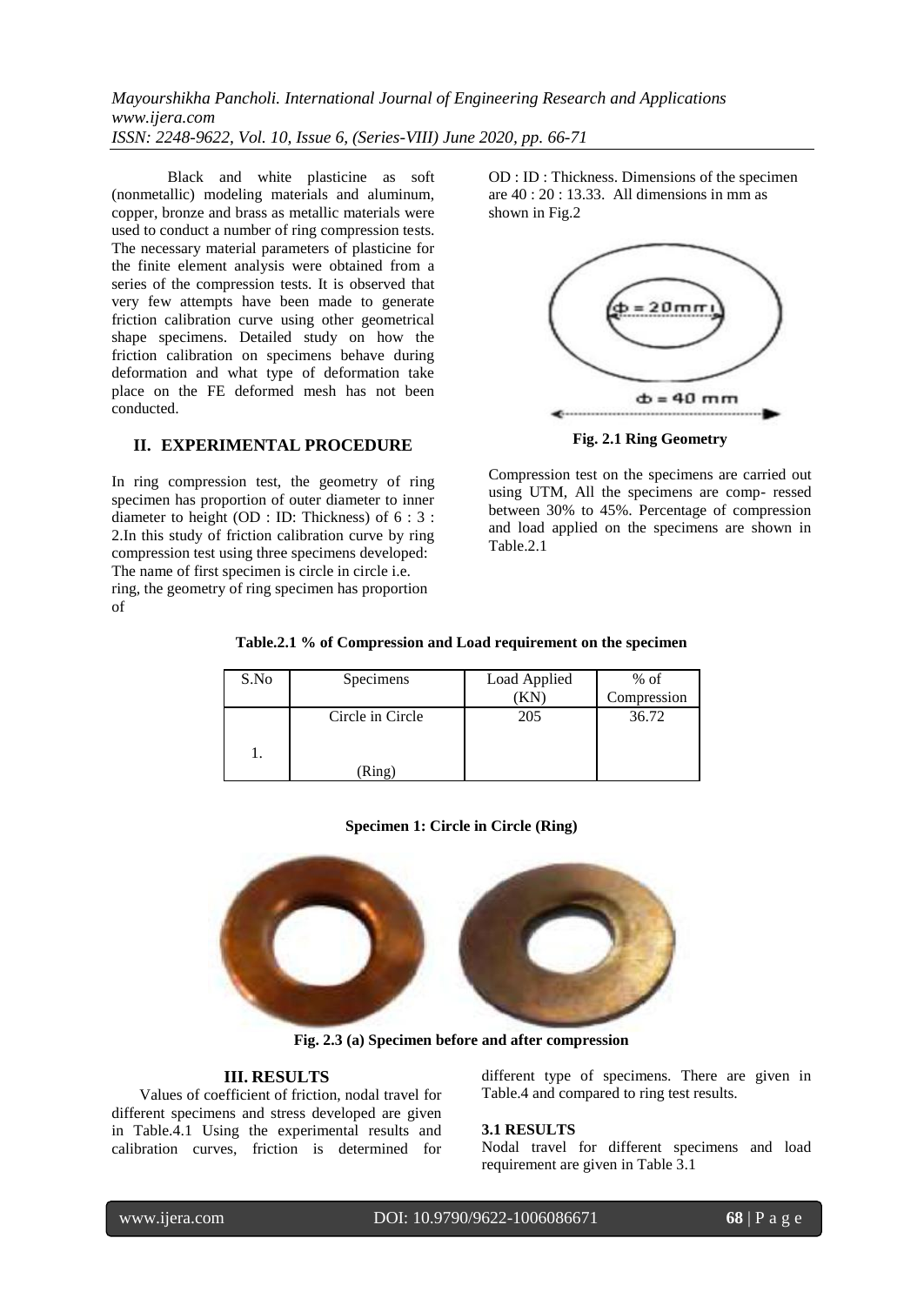| Table 3.1 The Coefficient of friction (coulomb) values by FE Simulation. |                         |                      |                  |                                    |
|--------------------------------------------------------------------------|-------------------------|----------------------|------------------|------------------------------------|
| S.No                                                                     | Specimens               | Load Applied<br>(KN) | % of Compression | Coefficient of<br>Friction $(\mu)$ |
|                                                                          | Circle in Circle (Ring) | 205                  | 36.72            | 0.07                               |

|  | Table 3.1 The Coefficient of friction (coulomb) values by FE Simulation. |
|--|--------------------------------------------------------------------------|
|--|--------------------------------------------------------------------------|

# **3.1.1 CALCULATION FOR COEFFICIENT OF FRICTION (Μ) FOR RING.**

## **For Circle (Ring):**

Inner diameter of ring before compression = 20 mm Inner diameter of ring after compression  $= 18.55$ mm (18.55 mm This value calculated with help of verniers calipers)

% Change in inner diameter =  $[(20-18.55)$  /  $20\frac{1}{100} = 7.25\%$ 

% Change in height =  $[(14-8.56)/14]*100$ 

= 38.85% (8.56 mm this value calculated with help of verniers calipers)



**Fig 3.1 Friction calibration curves obtained from the ring compression test for copper in term of μ. Value of Coefficient of Friction (μ) is 0.076 for Ring are measured by the above figure**

**3.2 ANALYTICAL CALCULATION: For Coefficient of Friction (μ) for Ring. For Circle (Ring):** Outer diameter  $(d_0) = 40$  mm

Inner diameter (di)  $= 20$  mm Thickness (t)  $= 14$ mm

Area of outer circle:  $\Pi/4 * d\sigma^2 = 1256$  mm<sup>2</sup>

Area of inner circle:  $\Pi/4$  \*d<sub>1</sub><sup>2</sup> = 314.28 mm<sup>2</sup>

 $A = A<sub>0</sub> - Ai = 1256 - 314.28 = 941.72mm<sup>2</sup>$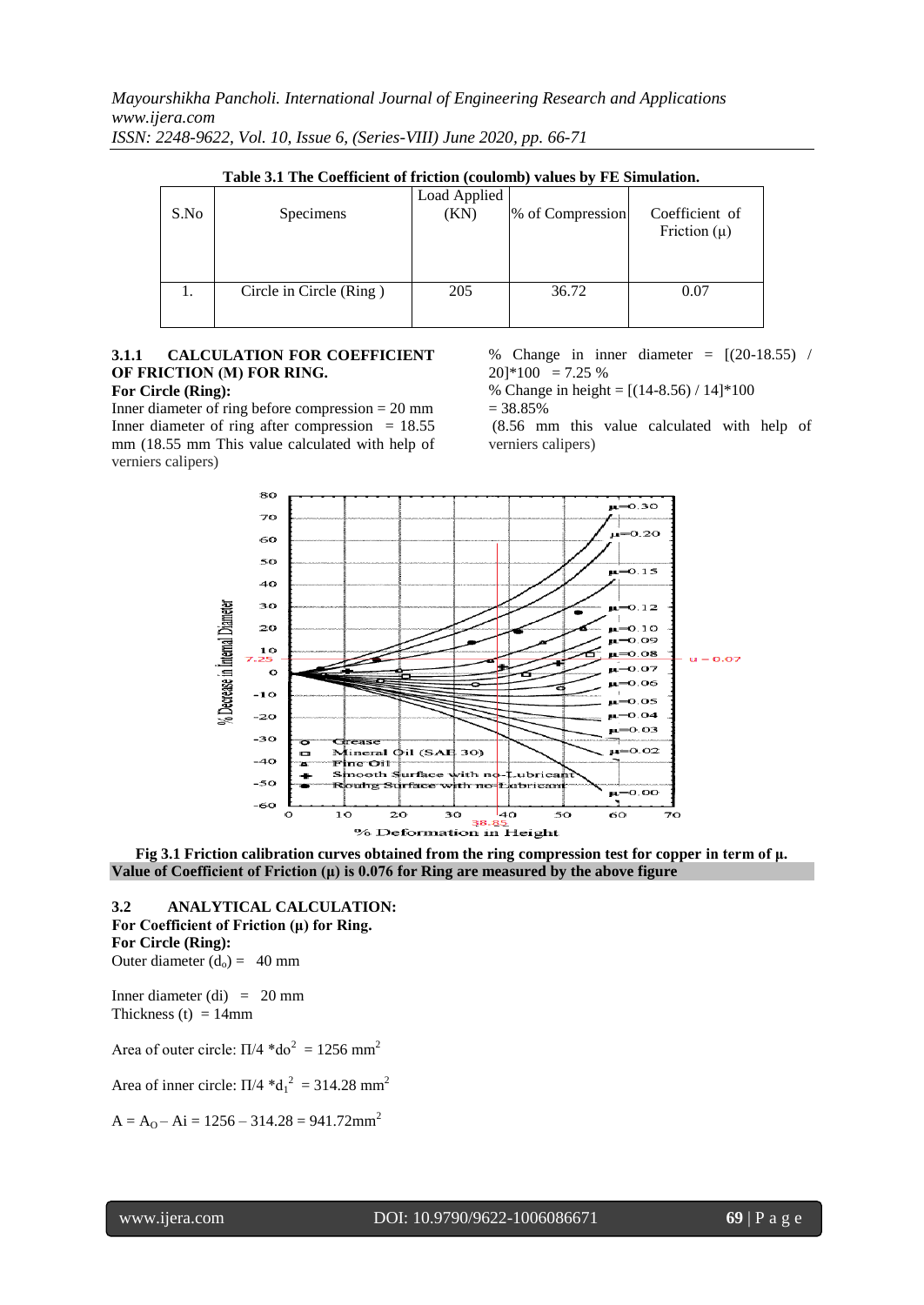



#### **Fig 4.2 Ring specimen 2D and Actual model Shear Stress = 233.1 MPa**

 $\mathbf{G} = \mathbf{F}/\mathbf{A}$  $Stress = F/A = 205000/941.72 = 217.68 MPa$ 

Now **Shear stress** = Tangential force / Area  $= 205000 / \Pi$  d t  $= 205000 / 3.14*20*14$  $=205000/879.2 = 233.17 MPa$ 

Using the experimental results and calibration curve friction is determined for different type of specimens. These are given in Table 4.2 and compared to ring test results.

**Table 3.2 Comparison of Results**

| S.No | <b>Specimens</b>        | <b>Standard</b><br>Coefficient of<br>Friction $(\mu)$<br>(By Ring) | <b>Calculate</b><br>Coefficient of<br>Friction $(\mu)$ | $%$ Error |
|------|-------------------------|--------------------------------------------------------------------|--------------------------------------------------------|-----------|
|      | Circle in Circle (Ring) | 0.08                                                               | 0.07                                                   | 12.5%     |

## **IV. CONCLUSION**

In this research work, we have been made to find alternative specimens for friction calibration using finite element simulation. One specimen is ring and experimental work. A ring of standard dimension is also tested in the same machine. It is observed that the geometry of specimens which consist any geometry shape inside circle gave very close friction value. Hence, friction prediction become quite simple uses such specimens, especially in the absence of ring specimens.

### **REFERENCE**

- [1]. G.E.Dieter, "Mechanical Metallurgy", Mcgraw-Hil1, Inc.,bostan,Ma,1986, P 539- 549.
- [2]. G.E.Dieter, "Workability Tests, Metals Handbook" volume 14. Forming And Forging, ASM International, Materials Park,OH,1988, P 379-381.
- [3]. Wang.W, Wagoner.R.H., and Wang X.J., "Measurement Of Friction Under Sheet Forming Conditions", 27A, December, 1996, P 397.
- [4]. Sofuoglu Hasan, Assistant Professor, Jahan Rasty, Associate Professor, On The

"Determination Of Friction Coefficient Utilizing The Ring Compression Test", Journal Of Engineering Materials And Technology, 2001, P 338-348.

- [5]. Sofuoglu H., Gedikli H., "Determination of Friction Coefficient Encountered In Large Deformation Processes", Triblolgy International, Vol. 35, 2002, P 27-34.
- [6]. Shivprasad P.V. And Daves C.H.J., "An Assessment Of The Interface Friction Factor Using The Geometry Of Upset Specimen", Modelling And Simulation In Material Science And Engg., Vol. 13, 2005, P 355-360.
- [7]. Sahin Mumin, Cem S.C., Etinarslan, Akata H. Erol, "Effect Of Surface Roughness On Friction Coefficients During Upsetting Processes For Different Materials", Materials And Design, Vol. 28(2), 2007, P 633-640.
- [8]. Rudkins N.T., Hartley P., Pillinger L.A., Petty D.B., "Friction Modelling And Experimental Observation In Hot Ring Compression Tests", Journal Of Materials Processing Technology, Vol. 60, 1996, P 349-353.
- [9]. Robinson T., H. Ou, C.G. Armstrong, "Study On Ring Compression Test Using Physical Modelling And FE Simulation", Journal Of